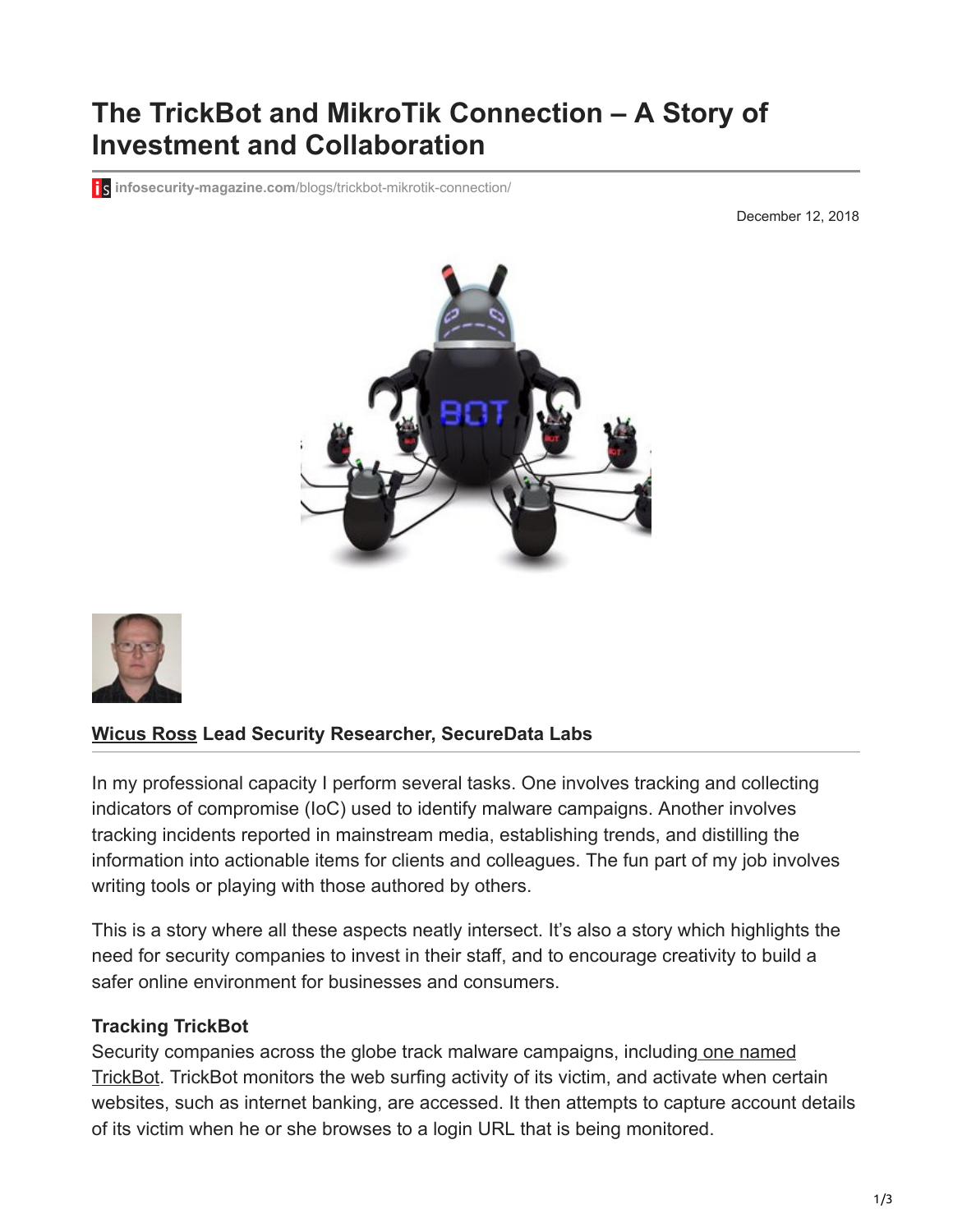If we look at industry trends, this one is definitely a contender on the top ten offender list. Among the others are those which target unsecured IoT devices, subverting them into what is called a botnet – the likes of Mirai, Satori, VPNFilter, and Slingshot. The latter two have been linked to APT or nation state actors, Mirai and VPNFilter have been associated with distributed denial of service attacks, while Slingshot was reportedly used to pivot into internal networks. So, a pretty bad bunch!

We've noticed, in our own tracking of botnets, the increasing involvement of MikroTik devices, and also noted vulnerable MikroTik routers, through publicly disclosed vulnerabilities that were attributed to others. This, coupled with poor vulnerability management, has meant an increase in the number of compromised MikroTik hosts.

# **Where internal investment plays its part**

On to the fun part. Our team takes a creative approach to cybersecurity and they're constantly expanding their capabilities, building tools not only because they have to, but out of curiosity.

Enter my esteemed colleague, Willem. A few weeks ago, Willem saw that Pastebin was running a lifetime Pro subscription promotion. Willem signed up, and a couple of hours later had created Pastebot, a Pastebin scraper that hooked into cloud-based collaboration platform, Slack. It was not long before Pastebot started spamming our SD Labs' Slack workspace with all kinds of nasties found on Pastebin.

Fast forward to one Monday morning just before lunch. I received a Slack message from Willem with a link to a Pastebin post that hosted XML config for a TrickBot campaign. This was picked up by Pastebot because Willem was looking for Pastebin posts that contain names of certain well-established financial institutions. This returned a [TrickBot XML file](https://pastebin.com/raw/EZk38uw8) containing 38 IP addresses and port pairs across the world.

Next, a quick spot check using Shodan, which provided us with a sense of what we were dealing with: several were associated with MikroTik routers. We verified this and the result was surprising. Of the 38 IPs, Shodan returned info on 37 hosts, 19 of which were identified as MikroTik routers. This suggests that either the routers or the hosts behind them had been compromised – or both.

One of the MikroTik routers reported the latest version of firmware which had been fully patched against known exploits. All the 19 MikroTik routers had their bandwidth test services exposed to the internet, and 18 had default SSH ports exposed to the internet.

# **Tools and tactics**

We passed MikroTik router IPs through IOCParlor (a tool created by our team that helps automate IOC collection and verification) to get a sense of how naughty these hosts really are. IOCParlor queried VirusTotal and returned a list of 14 IPs flagged as malicious.